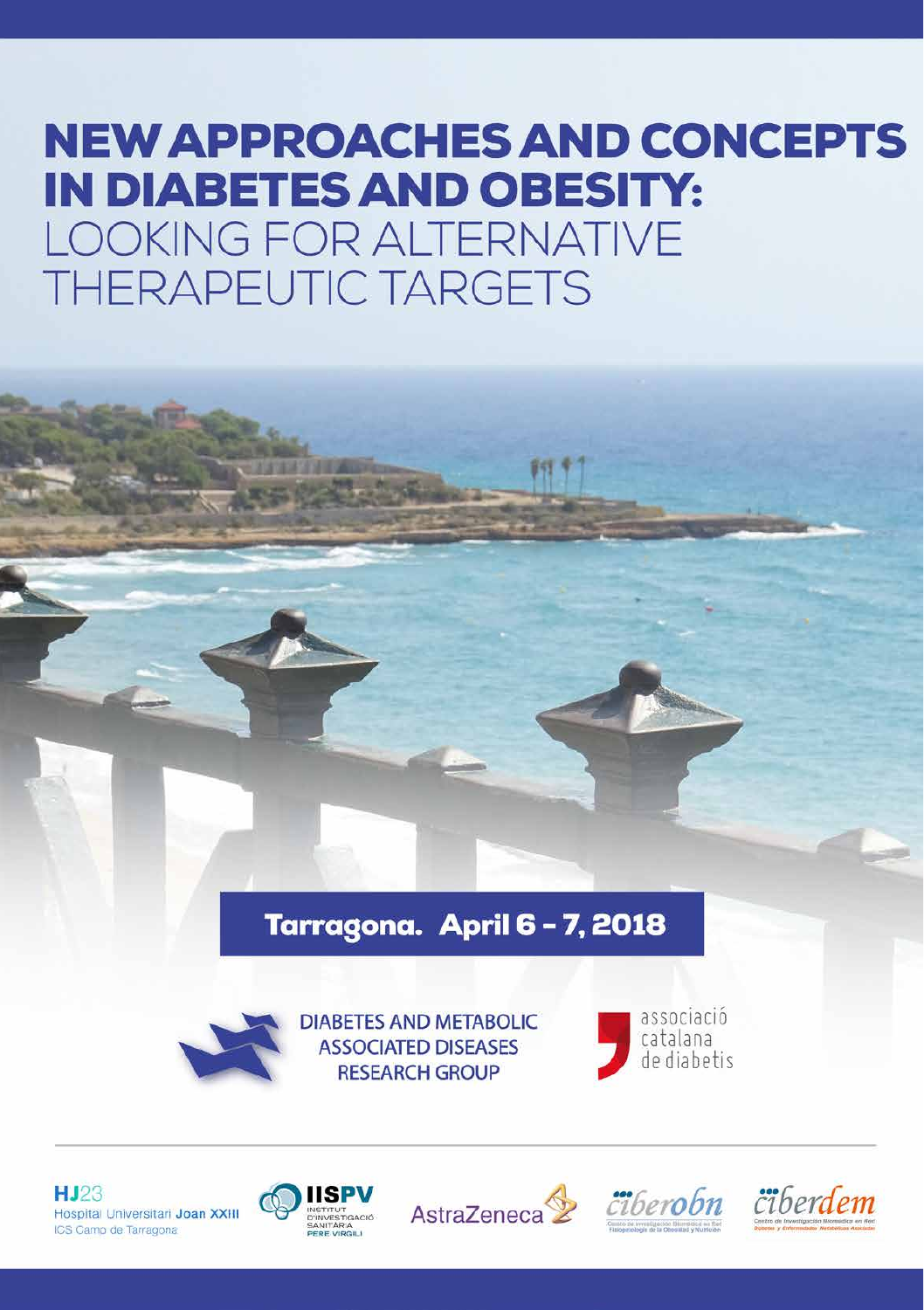

## ORGANIZING COMMITTEE:

**Dr. Joan J. Vendrell**  (University Hospital Joan XXIII, IISPV, CIBERDEM)

**Dr. Sonia Fernández-Veledo**  (University Hospital Joan XXIII, IISPV, CIBERDEM)

#### ORGANIZING SECRETARIAT:

Pere Virgili Health Research Institute. IISPV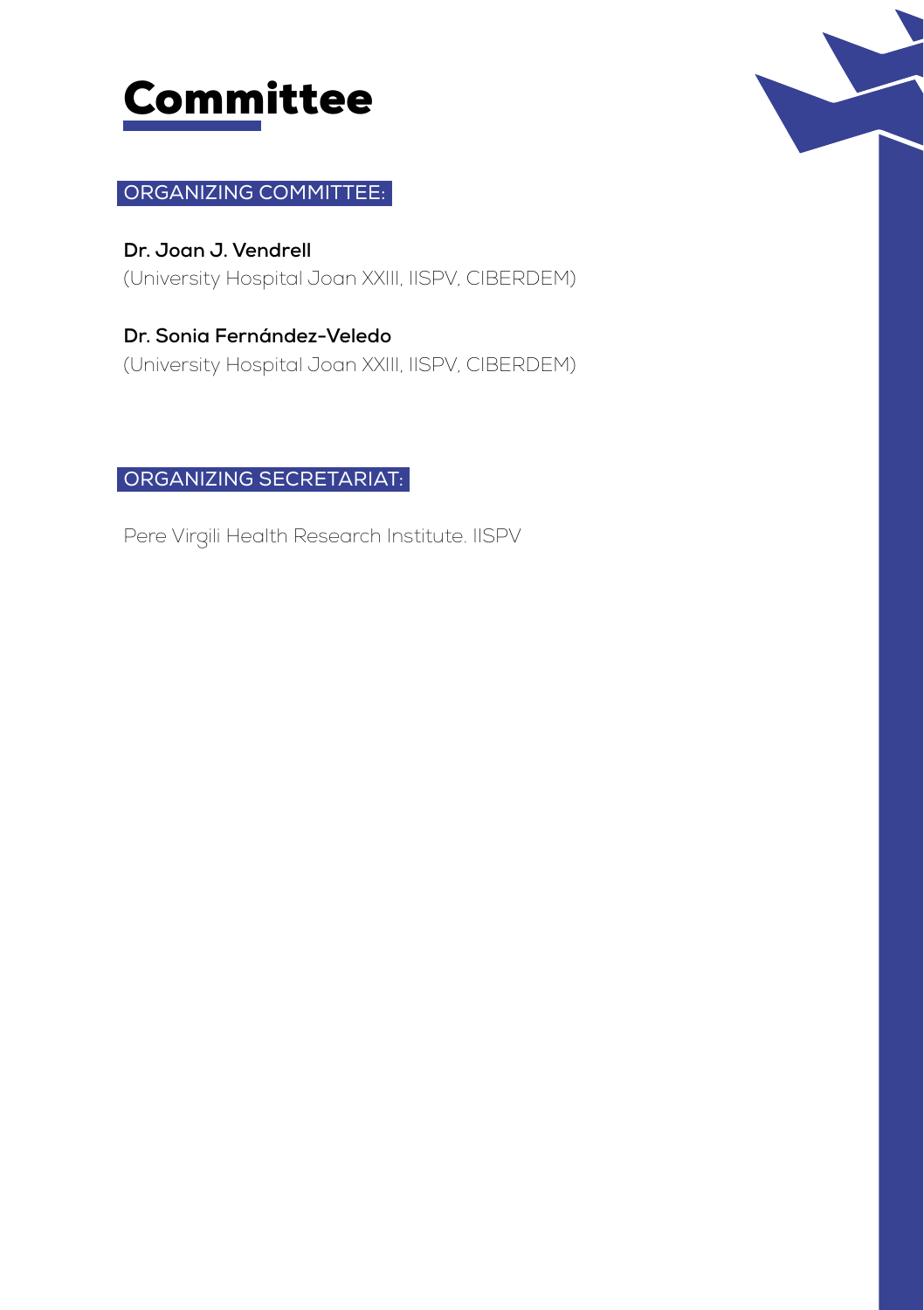



## APRIL 6, 2018 **Afternoon Session**

**16:00h – 16:15h** Opening and Welcome Ceremony

**Dr. Joan J. Vendrell (Scientific Director of the IISPV) Dr. Sonia Fernández-Veledo (Co-head of the DIAMET group)**

**SESSION 1: IMMUNOMETABOLISM IN OBESITY-RELATED DISEASES CHAIR: Sonia Fernández-Veledo (IISPV, Ciberdem)**

**16:15h – 16:45h Inflammation and resolution in obesity and its comorbidities Joan Clarià (Hospital Clínic, IDIBAPS)**

**Dr. Joan Clarià.** Biochemistry and Molecular Genetics Service-Hospital Clínic. Department of Biomedicine-University of Barcelona.

**16:45h – 17:15h Brown adipose tissue as a secretory organ: integrating metabolism and immunity**

### **Francesc Villarroya (UB, IBUB, Ciberobn, IRSJD)**

**Dr. Francesc Villarroya** is a professor of Biochemistry and Molecular Biology at University of Barcelona (UB) and group leader of the Laboratory of Research in Molecular and Cellular Biology of Adipose Tissue and Associated Pathologies. Areas of expertise: obesity, brown adipose tissue, and mitochondrial metabolism.

Laboratory of Research in Molecular and Cellular Biology of Adipose Tissue and Associated Pathologies

**17:15h – 17:45h**

**Endogenous hematopoiesis in adipose tissue as a crucial regulator of energy homeostasis** 

**Beatrice Cousin (StromaLab, Toulouse, France)**

**Dr. Beatrice Cousin** is a senior researcher at the CNRS. Areas of expertise: adipose tissue hematopoiesis and tissue integrity.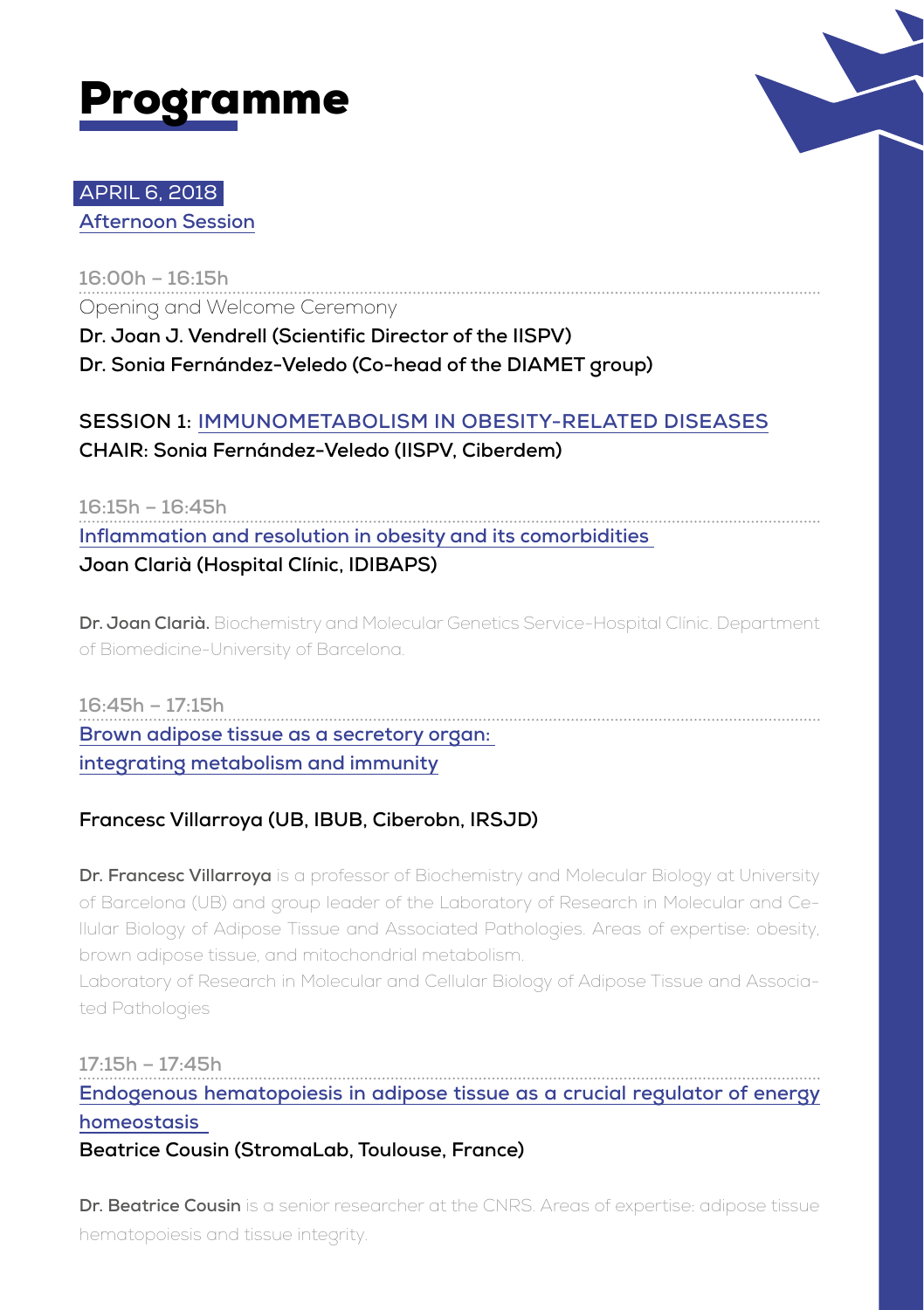| 17:45h - 18:00h    | <b></b> |  |
|--------------------|---------|--|
| General Discussion |         |  |

**18:00h - 18:15h** COFFEE BREAK

## **SESSION 2: FACTORS IMPACTING DIABETES REMISSION AND GLYCEMIC CONTROL AFTER BARIATRIC SURGERY**

**CHAIR: Dr. José Miguel Gónzalez-Clemente (Hospital Parc Taulí. Sabadell. Ciberdem)**

**18:15h – 18:45h**

**Metabolic surgery put to debate: short-term benefits**

**Nuria Vilarrasa (Hospital de Bellvitge, IDIBELL, Ciberdem)**

**Dr. Nuria Vilarrasa** is an endocrinologist and is responsible for the Obesity program at the Department of Endocrinology and Nutrition at Bellvitge University Hospital-IDIBELL. Areas of expertise: morbid obesity and metabolic surgery.

**18:45h – 19:15h Metabolic surgery put to debate: long-term benefits**

**Geltrude Mingrone (Catholic University, Italy; King's College London, UK)**

**Prof. Geltrude Mingrone** is head of the Division of Obesity and Metabolic Disorders at Rome's Catholic University in Italy. She is a recognized international researcher in bariatric surgery, insulin resistance, insulin secretion and the study of glucose metabolism in humans.

**19:15h – 19:45h Metabolic bariatric surgery as a treatment for obesity and obesity-related conditions: up to date Josep Vidal (Hospital Clínic, IDIBAPS, Ciberdem)**

**Dr. Josep Vidal** is the head of the Endocrinology and Nutrition Service at Hospital Clínic and group leader of the Diabetes Lab at IDIBABS . Areas of expertise: obesity and bariatric surgery.

**19:45h – 20:00h** General Discussion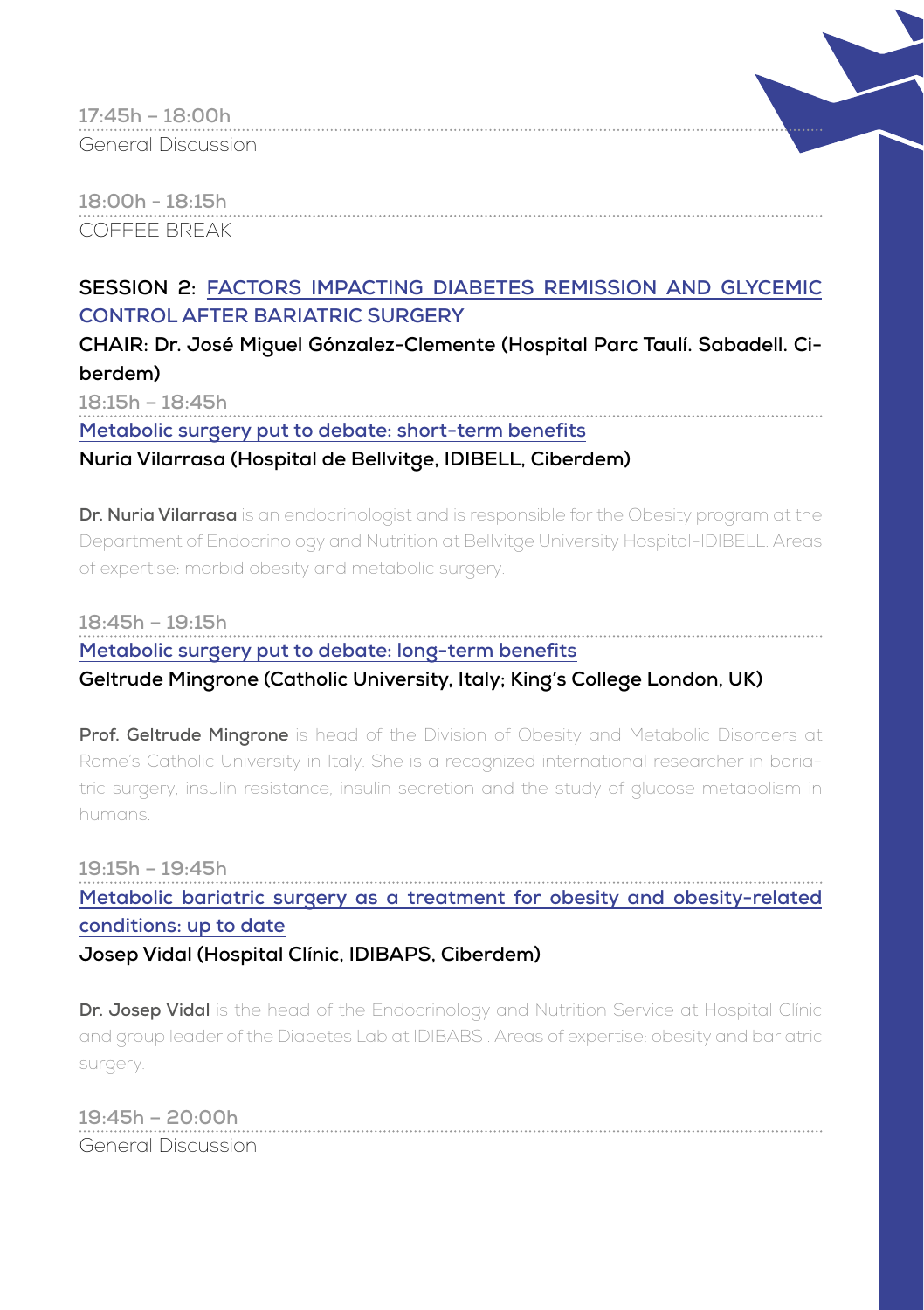

## **SESSION 3: IS OBESITY THE OIL THAT FEEDS THE FLAME IN CANCER? Chair: Jorge J. Joven (Hospital U. Sant Joan de Reus, IISPV)**

**9:00h – 9:30h Metformin 2.0: new light on a mysterious molecule** 

## **Javier A. Menéndez (IDIBGI)**

**Dr. Javier A. Menéndez** is the coordinator of the translational research unit and Head of the Molecular Oncology Lab at the Girona Biomedical Research Institute (IDIBGI). Areas of expertise: oncology and metabolism.

### **9:30h – 10:00h Anti-cancer genes to fight obesity Pablo J. Fernández-Marcos (IMDEA-Food)**

**Dr. Pablo J. Fernández Marcos** is the head of the Bioactive Products and Metabolic Syndrome group at the Institute of Advanced Studies - IMDEA Food. Area of expertise: nutritional interventions, fasting metabolism, obesity and diabetes.

## **10:00h – 10:30h Obesity, diabetes and the risk of cancer in the EPIC-cohort Antonio Agudo Trigueros (ICO, IDIBELL)**

**Dr. Antonio Agudo Trigueros** is the head of the Nutrition and Cancer Unit at the Catalan Institute of Oncology (ICO) and the Bellvitge Biomedical Research Institute (IDIBELL). Areas of expertise: cancer epidemiology, nutrition and public health.

**10:30h – 10:45h** General Discussion

**10:45h - 11:15h** COFFEE BREAK

## **SESSION 4: MULTI-OMIC INTEGRATED DATA FOR OBESITY AND DIABETES RESEARCH CHAIR: Antonio Zorzano (IRB, Ciberdem)**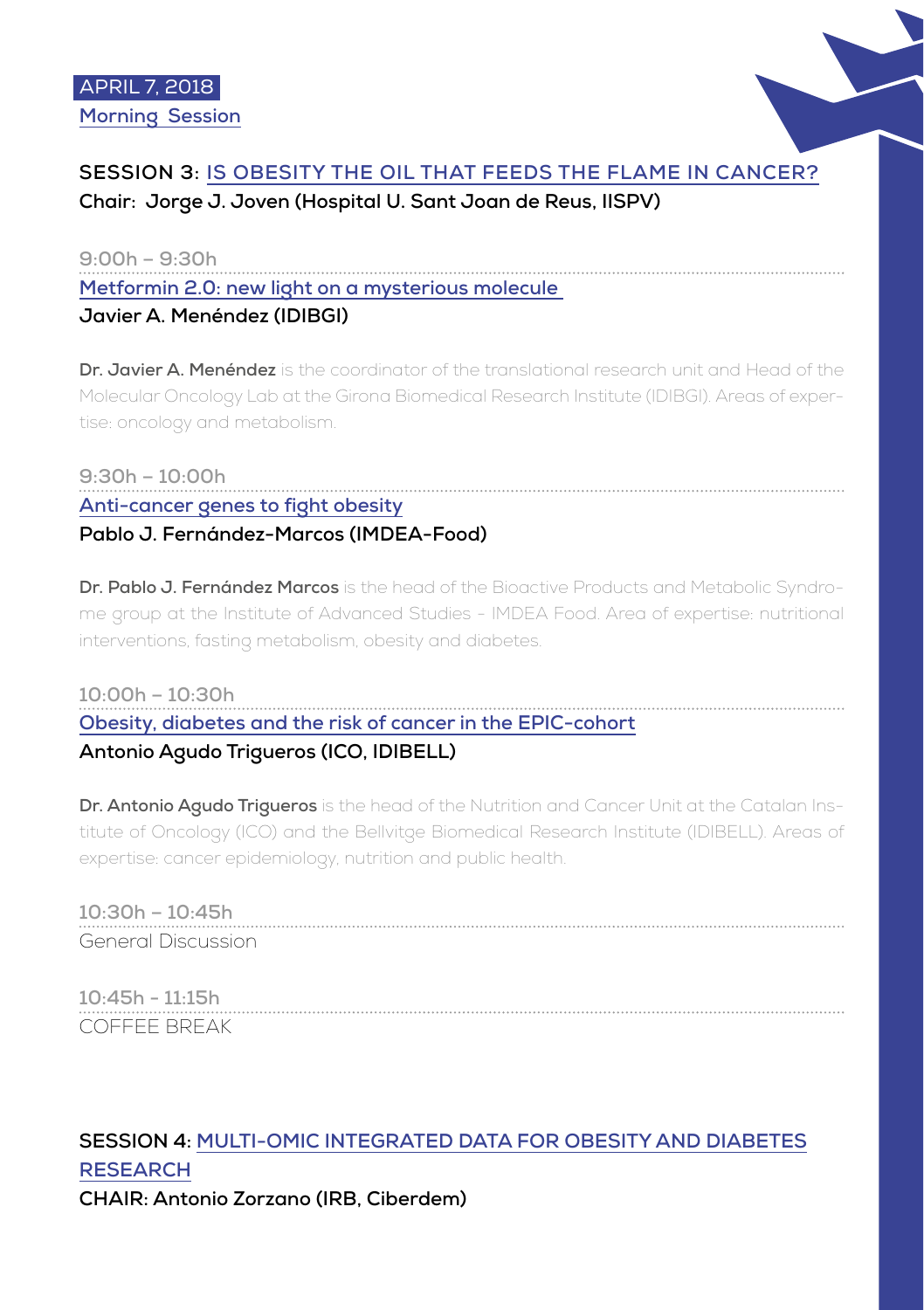#### **11:15h – 11:45h**

**Epigenome-wide analysis in obesity research**

#### **Ana Belén Crujeiras (IDIS, CHUS, Ciberobn)**

**Dr. Ana B. Crujeiras** is the head of the Epigenomics of Obesity Unit and group leader of Epigenomics in Endocrinology at the Santiago Health Research Institute (IDIS), Santiago University Hospital Complex (CHUS) and CIBERobn. Areas of expertise: epigenocis of obesity and Cancer.

**11:45 h – 12:15 h Proteomic studies on adipose tissue: a necessity for understanding obesity and obesity-related disorders María del Mar Malagón (IMIBIC/UCO/HURS, Ciberobn)**

**Dr. María del Mar Malagón** is a professor in Cell Biology at the University of Córdoba; Group leader of the Adipobiology Lab and head of the Section on Nutrition, Metabolism and Neuroendocrinology at the Maimónides Institute of Biomedical Research in Córdoba (IMIBIC), Córdoba, Spain. Areas of expertise: adipose tissue biology, proteomics, obesity, insulin resistance.

## **12:15 h - 12:45 h Metabolomic profiling into the intricate relationship between obesity and type 2 diabetes**

#### **Cristina Andrés-Lacueva (UB, Ciberfes)**

**Dr. Cristina Andrés-Lacueva** is a professor of Nutrition at University of Barcelona (UB) and group leader of Biomarkers and Nutritional and Food Metabolomics, belonging to UB and Ciberfes. Areas of expertise: food metabolomics, biomarkers and metabolic diseases.

**12:45 h – 13:00 h** General Discussion

**13:00 h -15:00 h LUNCH** 

#### **Afternoon Session**

## **SESSION 5: STEM CELL-BASED STRATEGIES FOR THE TREATMENT OF DIABETES CHAIR: Sonia Fernández-Veledo (IISPV, Ciberdem)**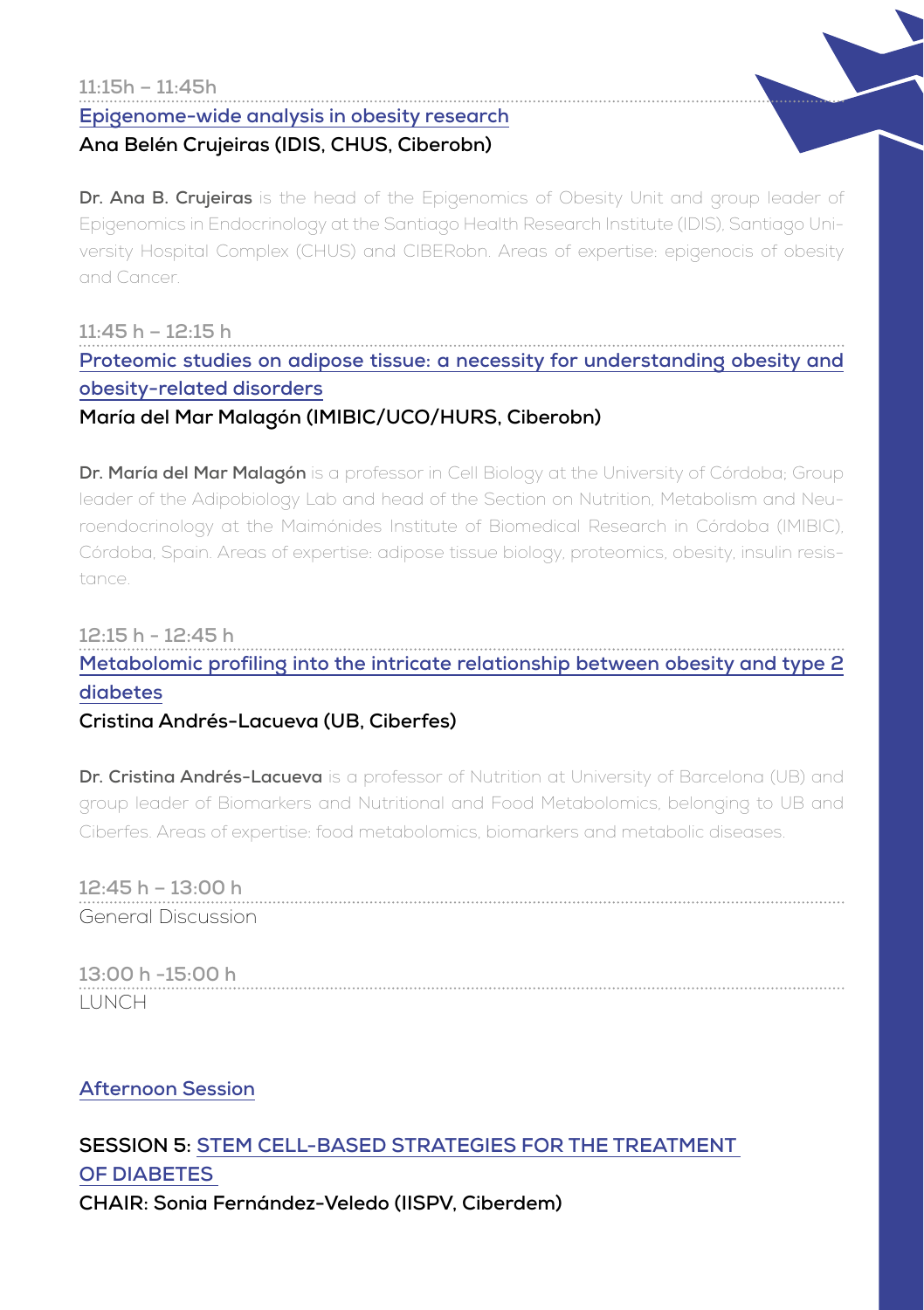#### **15:00 h – 15:30 h**

#### **Pancreatic progenitors: from the organ to the plate**

#### **Meritxell Rovira (CMRB)**

**Dr. Meritxell Rovira** is a junior PI at the CMRB (Center of Regenerative Medicine in Barcelona). Areas of expertise: pancreas regeneration, pancreatic progenitors and regenerative medicine.

**15:30 h – 16:00 h Immunoregulatory properties of human adipose-derived stem cells: metabolic donor phenotype matters. Carolina Serena (IISPV, Ciberdem)**

**Dr. Carolina Serena** is a senior researcher at the IISPV. Areas of expertise: adipose-derived stem cells, obesity, Crohn's disease.

#### **16:00 h – 16:30 h**

## **Stem cell therapies in diabetes mellitus. Hypes and hopes**

#### **Bernat Soria (Cabimer, Ciberdem)**

**Dr. Bernat Soria** is an extraordinary professor of Regenerative Medicine, Univ P de Olavide & chairman of the Dept. of Regeneration and Advanced Therapies. Andalusian Center for Molecular Biology & Regenerative Medicine, CABIMER, 41092 Seville and Ciberdem.

**16:30 h – 17:00 h** COFFEE BREAK

## **SESSION 6: CLUES TO MICROBIOME´S INFLUENCE ON METABOLIC DISEASE CHAIR: Joan J. Vendrell (University Hospital Joan XXIII, IISPV, Ciberdem)**

#### **17:00 h – 17:30 h**

**How changes in gut microbiota may influence obesity-related metabolic disturbances**

#### **Koen Venema (Maastrich University)**

**Dr. Koen Venema** is a professor of Gut Microbiology at Maastricht University - Venlo campus; Center for Healthy Eating & Food Innovation. Areas of expertise: nutrition, microbiota, metabolism.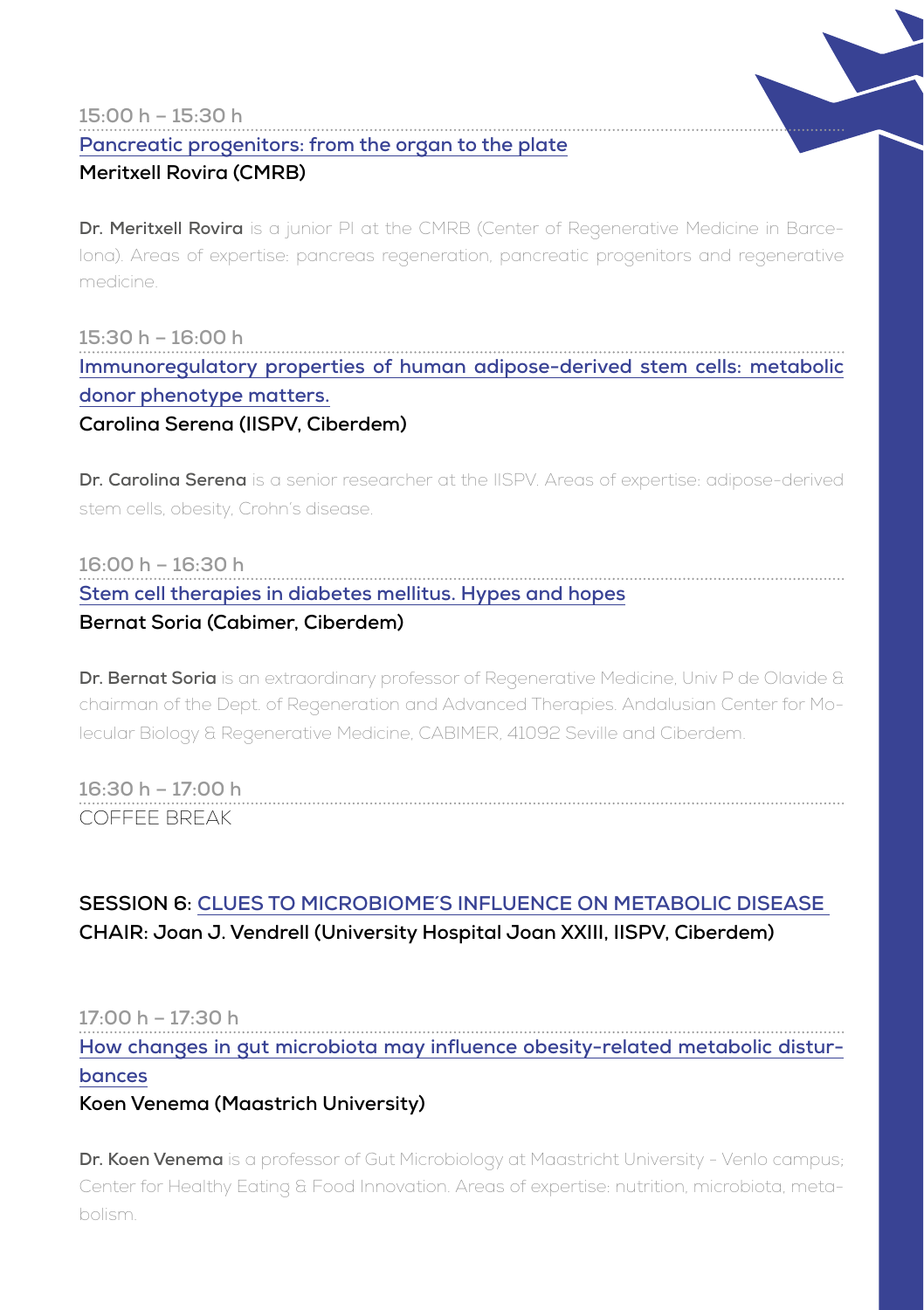## **17:30 h – 18:00 h**

#### **Microbiota, brain and cognition**

#### **José Manuel Fernández Real (IDIBGI, Universitat de Girona, Ciberobn)**

**Dr. José M. Fernández-Real** is a clinical endocrinologist with extensive experience in different fields of obesity and type 2 diabetes. He has published many works regarding the role of microbioma in metabolic diseases.

## **18:00 h – 18:30 h Pan-omics examination of severe obesity**

#### **Manuel Ferrer (CSIC-IC)**

**Dr. Manuel Ferrer** is a research scientist at the CSIC and group leader of the Systems Biotechnology lab. Areas of expertise: microbiome, biological-to-chemical-to-metabolic relationships.

## **SESSION 7: CURRENT AND FUTURE TREATMENT TARGETS FOR TYPE 2 DIA-BETES AND OBESITY**

#### **CHAIR: Gema Frühbeck (Ciberobn)**

## **18:30 h – 19:00 h Current clinical perspectives of diabetes treatment in the obese patient Esteban Jodar (Hospital Quiron Salud)**

**Dr Esteban Jodar** is the head of the endocrinology service at the University Hospital Quiron Salud in Madrid. He is an associate professor at the Faculty of Medicine of the European University of Madrid. Areas of expertise: nutrition, obesity.

**19:00 h – 19:30 h**

**Weighing the risk. How are obesity and type 2 diabetes associated with increased risk of vascular disease?** 

**Albert Lecube (Hospital Univesitari Arnau de Vilanova. IRB Lleida, Ciberdem)** 

**Dr. Albert Lecube** is the head of the Endocrinology Service at the Arnau de Vilanova University Hospital in Lleida. Areas of expertise: type 2 diabetes, cardiovascular disease.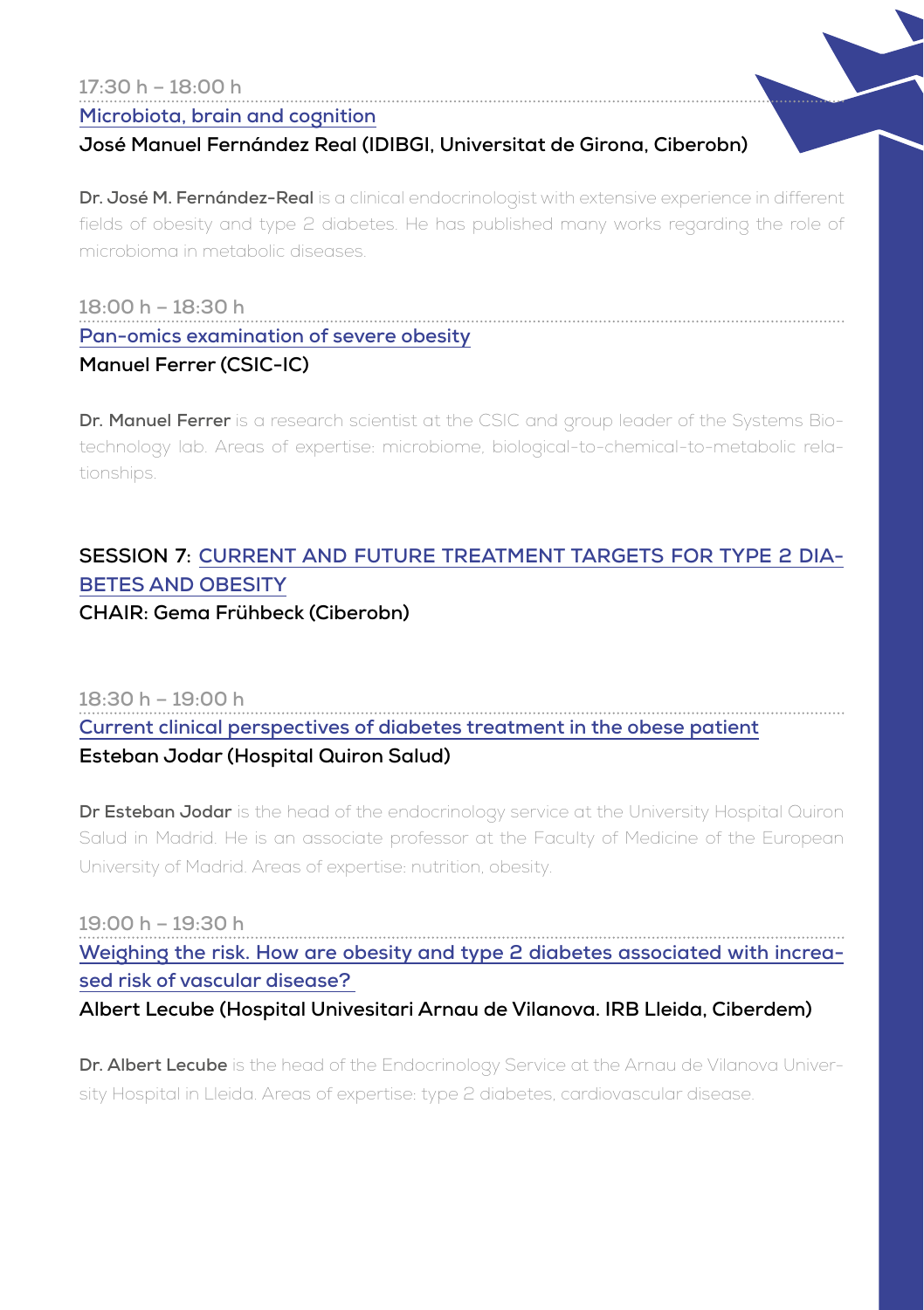#### **19:30 h – 20:00 h**

**Looking for alternative therapeutic targets:** 

#### **new medicines in the horizon**

## **Cristina Rondinone (Medimmune- AstraZeneca)**

**Cristina Rondinone** is VicePresident Research & Development, head of the Cardiovascular, Renal and Metabolism at Medimmune- AstraZeneca. Areas of expertise: type 2 diabetes

**20:00 h – 20:10 h** Closing Ceremony

**Dr. Joan J. Vendrell Dr. Sonia Fernández-Veledo**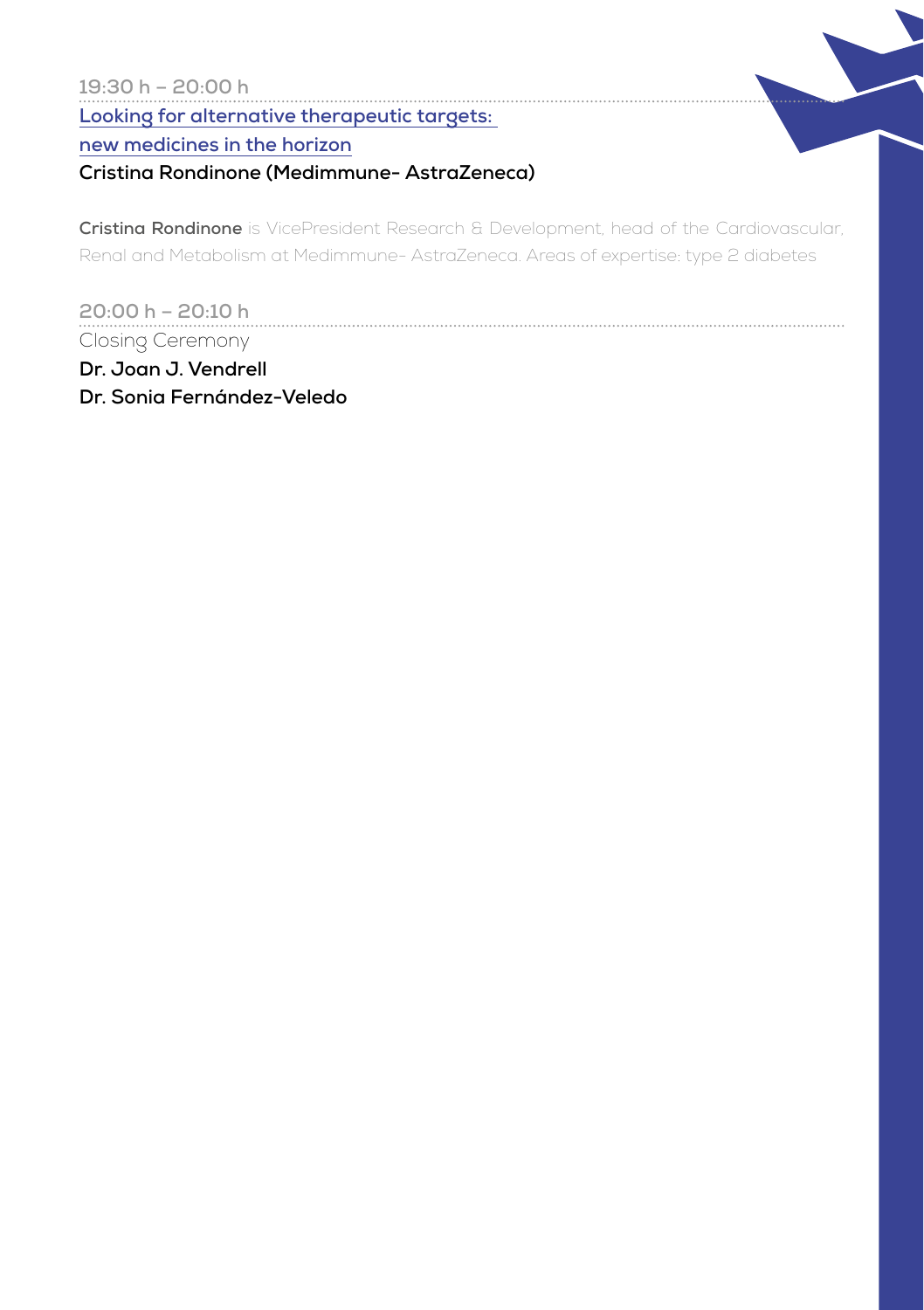# General information



#### **DATES**

April 6-7, 2018

#### CONGRESS LANGUAGE:

English / Spanish

#### CONGRESS VENUE

Palau Firal i de Congressos de Tarragona c/ Arquitecte Rovira, 2 43001 Tarragona www.palautarragona.com/es **www.diametworkshop2018.com**

#### **REGISTRATION**

All registrations at **www.diametworkshop2018.com**  The workshop is free but places are limited, so registration is required. Coffee breaks and lunch are included.

### **Deadline for registration: March 30 2018 (while places remain).**

Please fill the registration form and we will send you the confirmation. For further information or any queries, please email Rosa Flaquer ( rosa@gotic-congres.com )

# TECHNICAL SECRETARIAT:

#### **GÒTIC**

c/ Cals Frares, 28 2º1ª 08391 Tiana (Barcelona) Tel. 93 317 84 44 / 666 086 052 diamet@gotic-congres.com www.diametworkshop2018.com

#### ORGANIZING COMMITTEE:

**Dr. Joan J. Vendrell** (University Hospital Joan XXIII, IISPV, CIBERDEM) **Dr. Sonia Fernández-Veledo** (University Hospital Joan XXIII, IISPV, CIBERDEM).